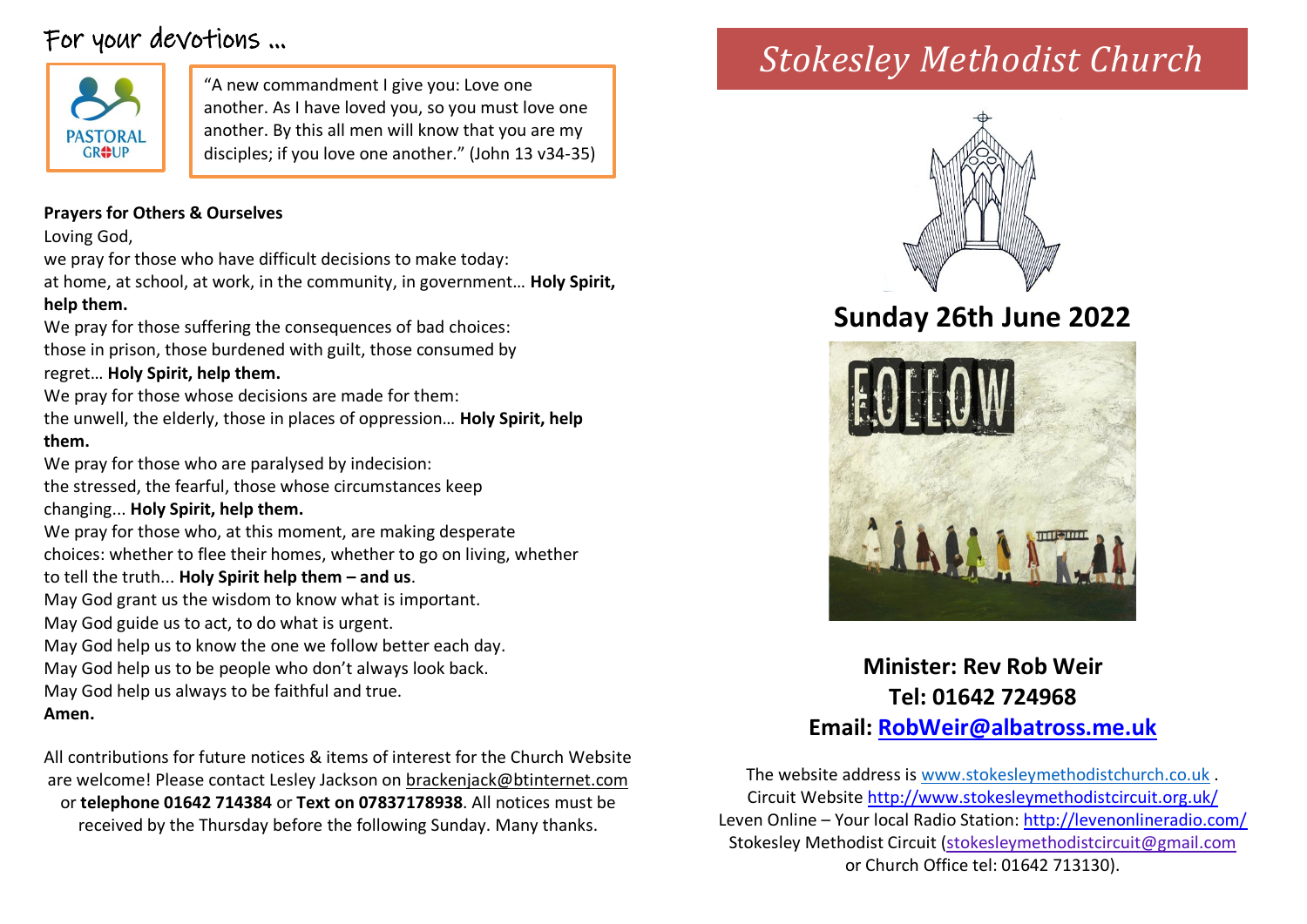During these unprecedented times, we have changed the way we 'go to church' to help to protect ourselves and others. We have put in place measures that will enable us to still be part of the worshipping community, at home with family, online with friends, coming back together again in Church. If you go to the Circuit Website you will find a range of resources available for you to use at home which we hope will help you to continue your cycle of

#### prayer and worship.

### Today our Morning Worship is led by David Wilson, friend of Stokesley Methodist Church

[\(www.youtube.com/stokesleymethodistchurch/live\)](http://www.youtube.com/stokesleymethodistchurch/live) <https://www.stokesleymethodistcircuit.org.uk/news/join-us-at-home.html> and<http://www.facebook.com/stokesleymethodistcircuit/>

### Today's flowers are a gift from Juduth Wright & Bob Jewitt



#### **A Gathering Prayer from the Roots resources:**

The time is now, the Lord is here!

He calls us in this moment. Rejoice in the fullness of his love.

We gather in the power of your Spirit, O Lord.

Give us the wisdom to live in the Spirit, and to show the fruit of the Spirit in who we are.

Make us people of love, joy and peace; make us generous and kind; and help us to shape our lives with gentleness, faithfulness and self-control.

Let our hearts be glad and our tongues rejoice.

When we walk in companionship with the Lord we are filled with joy in his presence.

Let us praise the Lord.

#### **Amen**

## Some Things Can't Wait

#### **Today's Lectionary Readings:**

**1 Kings 19 v15-16, 19-21** (p361) The Lord Appears to Elijah/The Call of Elisha **Psalm 16** (p549) Keep me safe, O God, for in you I take refuge. **Galatians 5 v1, 13-25** (p1171) Freedom in Christ/Life by the Spirit **Luke 9 v51-62** (p1040) Samaritan Opposition/The Cost of Following Jesus

#### **Message from the Church Mouse for EVERYONE!**



This week our Lectionary readings explore how following Jesus is both important and urgent. Jesus begins a new stage of his ministry, directed towards Jerusalem. He responds to hostility with calm tolerance. He asks for absolute commitment from those who want to follow him. For many, this makes for a difficult decision as they have plenty of other priorities and distractions.

Some things in life can wait. Other things have to be dealt with immediately. The call of Jesus requires instant and wholehearted attention but that is not always easy and challenges how we consider our priorities. Do you make 'to do' lists? Do you write things on a list and cross them off when they are done? If you can cross them off quickly it will definitely boost your morale. But some might take longer than others. Why do we put things off? Is it because other things are more important, or because we just don't want to do them? How would it feel if we put 'Follow Jesus today' at the top of every to do list? What would that look like in practice? In Luke 9 we read of two people making excuses to Jesus. One says he has to go and bury his father, while another wants to say his farewells to family and friends. Were they excuses or were they reasons? It may be that, in the particular circumstances of each case, Jesus knew that they were being unreasonable and that what they presented as an acceptable reason was actually simply a delaying tactic. Jesus' response is quick and clear. He will take no excuses. He appears to be saying 'Follow me now or not at all.' It helps if we understand Jesus' urgency as being motivated by the need for

prioritisation. Following Jesus should be a priority. It is too important to be put off. As a priority it demands a sense of urgency and a sense of focus. Jesus encourages his listeners to look to the future, to the kingdom that is to come rather than the past as represented by the dead or those who are being left behind. If the person ploughing does not focus on looking ahead, they are not concentrating and being a follower of Jesus requires total concentration. In Galatians (5.16), Paul commands that we 'live by the Spirit'. This is both a command and a promise. If we live by the Spirit, the fruit of the Spirit will be evident in our lives. This not only encourages and enriches our lives, it also enables us to be faithful disciples who live in the present and look to the future.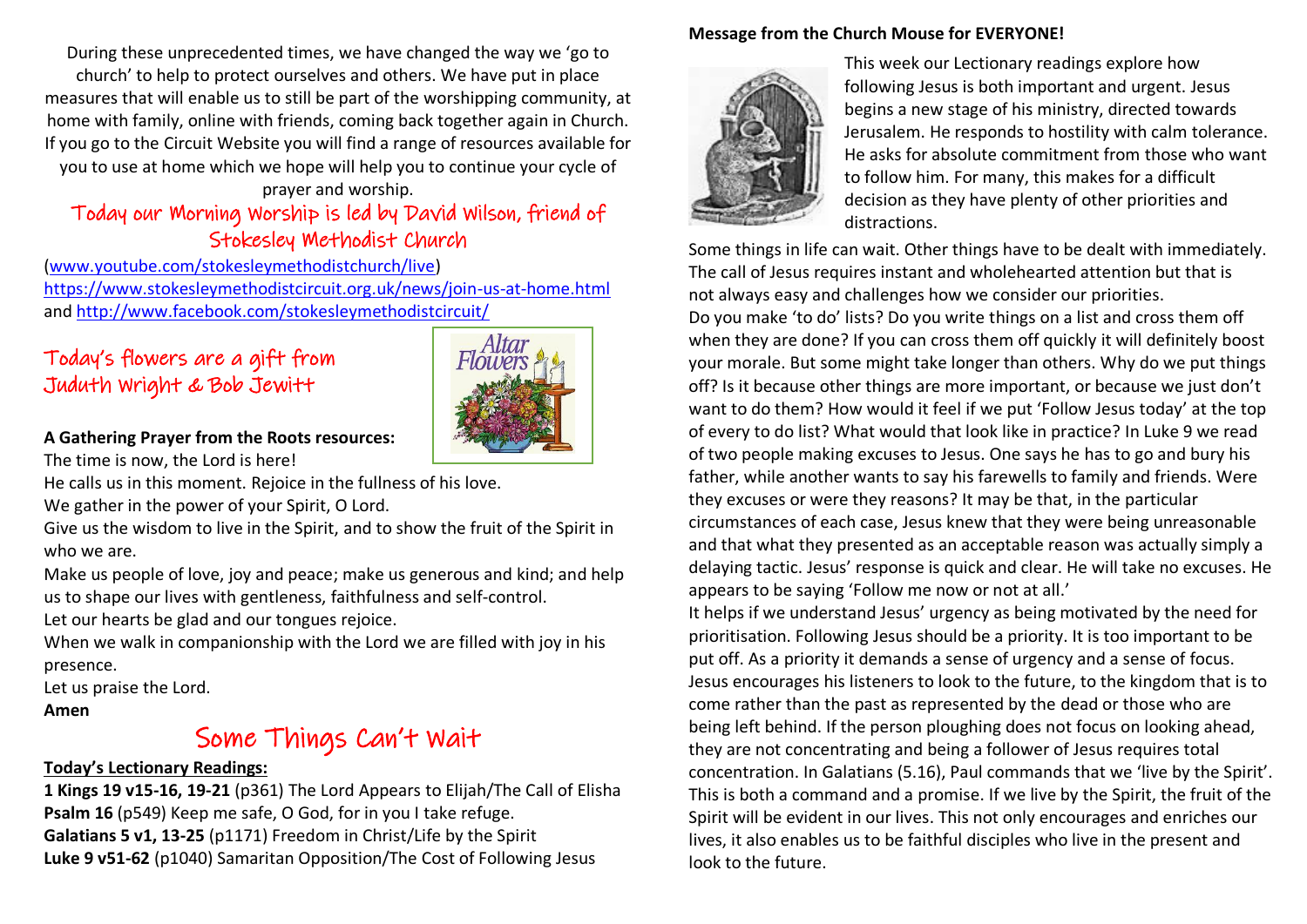#### **SANCTUARY SUNDAY**

Sanctuary Sunday is marked at the end of Refugee Week and aims to build cultures of welcome, hospitality and safety in our churches.

Churches Together in Britain has published a resource to support individual Christians, Church communities and ecumenical groups in reflecting on the significance of sanctuary for our times in the context of Refugee Week.

Titled "Sanctuary: The Hospitality of Host, Guest and Stranger", & published by Churches Together in Britain, it offers reflections, prayers and ideas for action. [https://churchofsanctuary.org/wp-](https://churchofsanctuary.org/wp-content/uploads/2022/06/Sanctuary-Bible-Study-Revised.pdf)

#### [content/uploads/2022/06/Sanctuary-Bible-Study-Revised.pdf](https://churchofsanctuary.org/wp-content/uploads/2022/06/Sanctuary-Bible-Study-Revised.pdf)

According to the United Nations High Commissioner for Refugees (UNHCR), around 90% of the world's refugees come from countries in or close to war and conflict. Wars make refugees. In the long term, the only solution to the unprecedented numbers of refugees in the world is the cessation of war and conflict, and a world without war. This is the clear lesson from the current Russia–Ukraine conflict.

Sanctuary is built on protective safety, and it challenges hostility with hospitality. In all human faith and practice, hospitality is the established way of handling difference and transcending borders and barriers, and expressing respect for the worth of people, especially those considered to be least worthy and most excluded.

**An old Celtic proverb reads: It is in the shelter of each other that the people live. Human warmth and welcome and friendship are the best form of sanctuary, and we can all be sanctuary to each other.**

#### **Dates for your Diary**

#### **Thursday 7th July @ 1.30pm** – **CLASSICAL CLEVELAND** presents **ELLADA PAVLOU** on the piano. Programme includes music by Stravinsky, Scriabin,

Prokofiev & Rachmaninov. Tickets £10 available at the door



**Saturday 9th July @ 3.00pm** 

**A CONCERT OF 'C's'** – The **C**hoir sings **C**horal **C**hoices with **C**ake & **C**offee! Donations to **BRIGHT RED**  (Bright Red is a charity established to improve

the lives & treatment of people in the North of England who are dealing with Blood Cancer)



SHOULD YOU NEED ANY ADVICE PLEASE CONTACT REVD ROB WEIR (TEL: 01642 724968 / EMAIL: [RobWeir@albatross.me.uk\)](mailto:RobWeir@albatross.me.uk) OR ONE OF THE STEWARDS

## $\overline{a}$ Your Sunday 'Worship Online' Services

To access today's Youtube streamed service follow the instructions below: **Open your internet search engine/tab > enter ['https://www.youtube.com'](https://www.youtube.com/) (or simply 'youtube' to find the link) in the search bar > when Youtube opens, enter 'Stokesley Methodist Church Youtube' in the search bar > Our Youtube channel should open with all the recent services, mostly, but not always in date order, starting with the most recent.**

If you want to follow the service from Great Ayton **enter 'Great Ayton Methodist Church Youtube'** instead.

In addition, each week we are provided with a worship sheet from District which you can find on the 'Worship at Home' page & which is also available to download from the link in these notices.

[https://www.methodist.org.uk/media/26084/26-june-22-worship-if-you-are](https://www.methodist.org.uk/media/26084/26-june-22-worship-if-you-are-unable-to-attend-church.pdf)[unable-to-attend-church.pdf](https://www.methodist.org.uk/media/26084/26-june-22-worship-if-you-are-unable-to-attend-church.pdf)

StF 673 Will you come and follow me?

V1 … Will you come and follow me if I but call your name? Will you go where you don't know and never be the same? Will you let my love be shown, will you let my name be known, Will you let my life be grown in you and you in me?

V2 … Will you leave yourself behind if I but call your name? Will you care for cruel and kind and never be the same? Will you risk the hostile stare, should your life attract or scare? Will you let me answer prayer in you and you in me?

- V5 … Lord, your summons echoes true when you but call my name. Let me turn and follow you and never be the same.
	- In your company I'll go, where your love and footsteps show. Thus I'll move and live and grow in you and you in me.